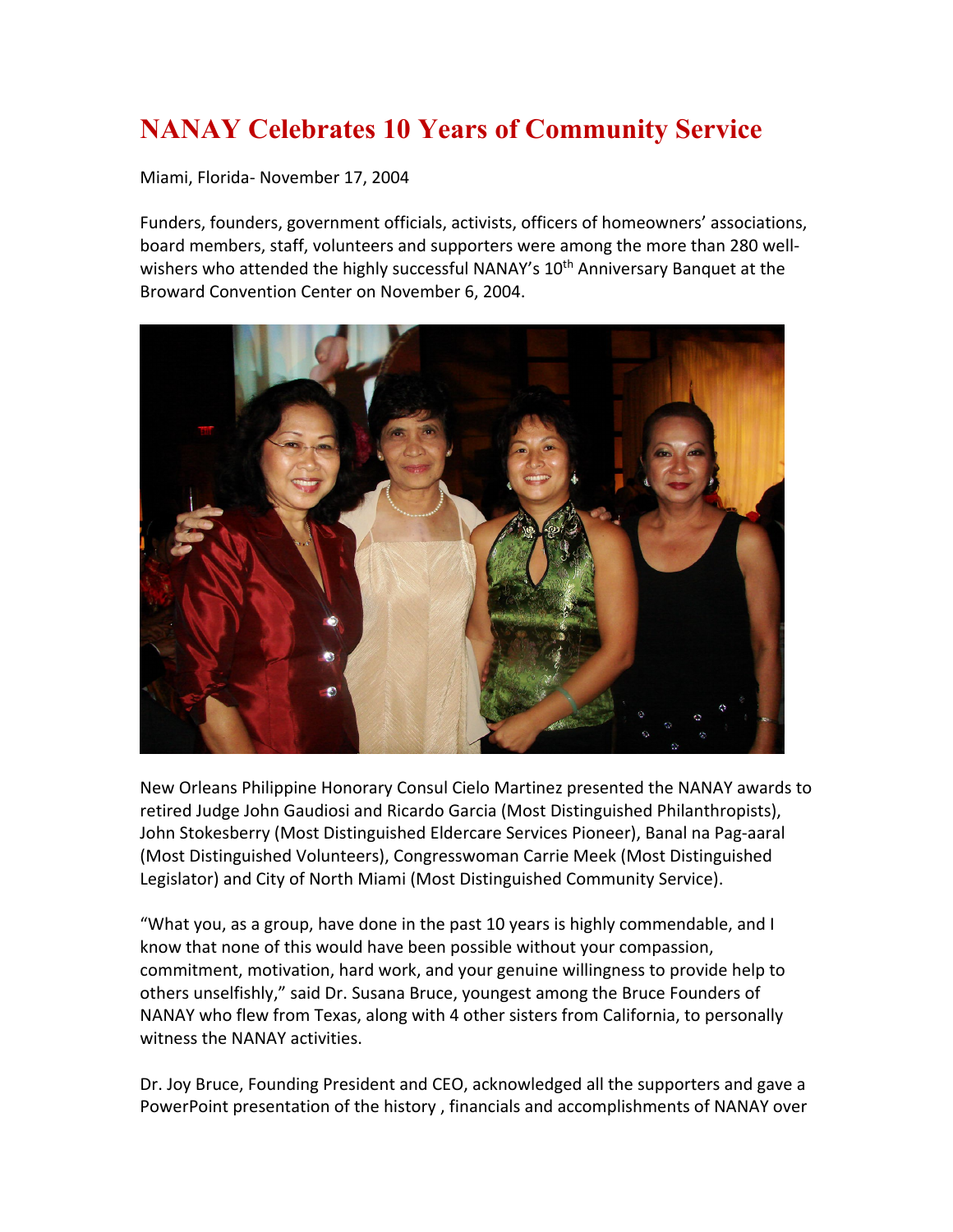the last 10 years, highlighting the acquisition of the NANAY Community Center Building and the recent opening of the NANAY Health Center in North Miami. NANAY has provided free transport, counseling, computer classes, recreational activities, health support, workshops and intergenerational programs to hundreds of elders and youth from Miami-Dade and Broward Counties, and now has active regional affiliates in San-Francisco/Bay Area and Michigan that are replicating its services.



NANAY's vision for the next 10 years was also highlighted, including a healthier and happier community through supportive services, preventive and primary health care, the renovation and expansion of the NANAY Community Center to incorporate a Computer Clubhouse and Homeownership/Job Counseling office, and a "NANAY Village" that can provide supportive housing to elders and assisted living facility to those with special health needs.

Dr. Bruce emphasized the role that community, staff, volunteers, and supporters must play to realize the ambitious, yet achievable vision. The \$15,000 raised from the event will be used for roof repairs at the NANAY Community and Health Centers.

More than 100 guests and elders who did not make it to the Saturday Banquet attended the lunch reception at the NANAY Community Center the next day, to meet and socialize with funders who reiterated their commitment to support NANAY. Following the dance presentations, both funders and some clients expressed their sentiments and shared the effect that NANAY had on their lives.